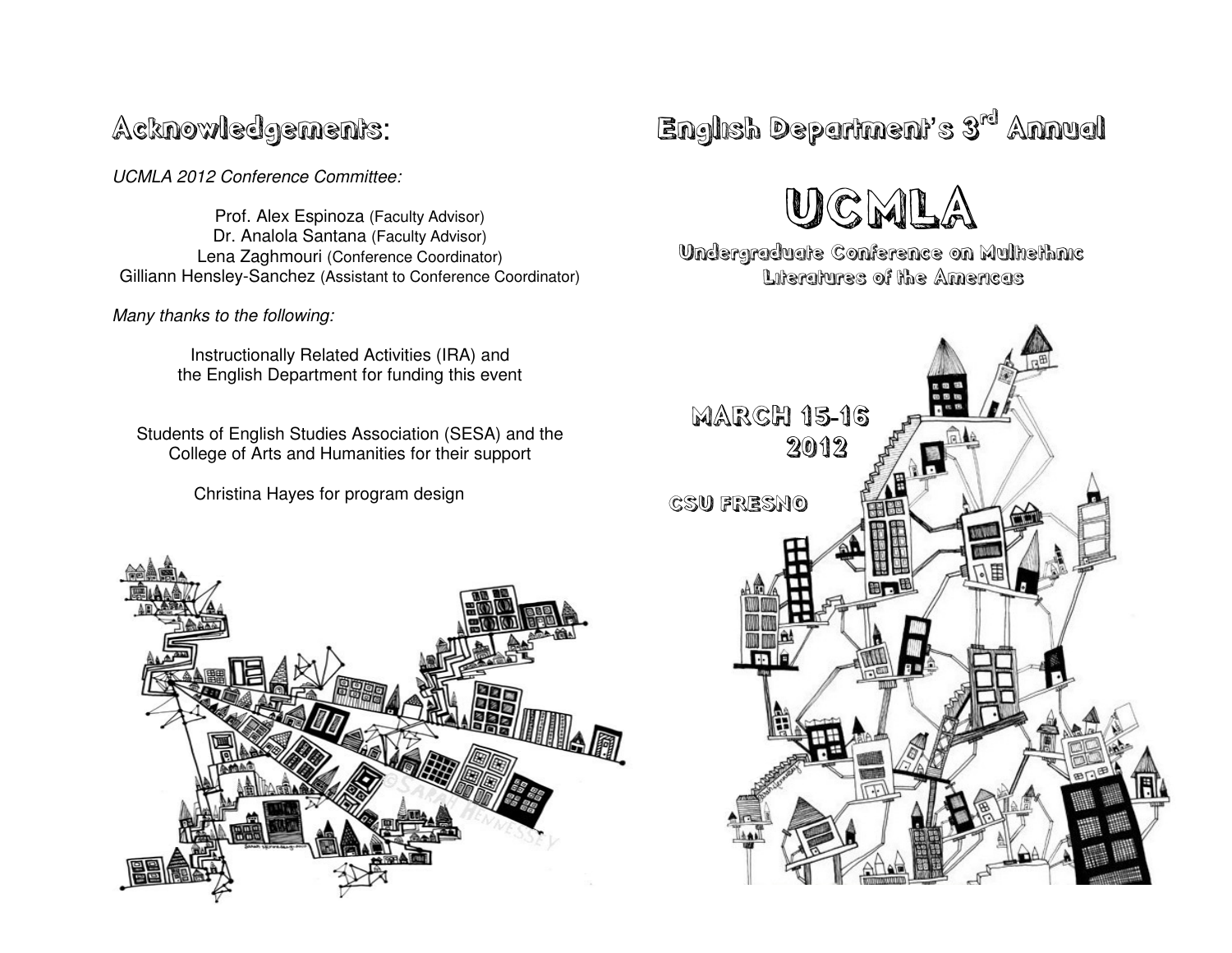## Program:

## **MARCH 15**

#### 6 - 8 p.m.

 "Dangerous Laughter: Comedy in Chicana(o) Theatre" Jorge Huerta, Ph. D PB 192

#### **MARCH 16**

 All events on Friday, March 16 will be held in the Alice Peters Auditorium

9:30 - 10:45 a.m.

#### **I. Creating Vicissitudes and Identity Through History and Myth**

- Grant Dempsey, "'In The Very Heart': Entrances, Empathy, and Exodus in The Storyteller"
- Uessica R. Santillan, "Hozho and Chaos in Dine Bahane: The Navajo Creation Story"
- Natalie Bachicha, "Perspectives on Immigration at the Turn of the Century: Lazarus, Roosevelt, and Gregorio Cortez"
- Chair: Murleen Ray (MFA Poetry)
- 11 12:15 p.m.

#### **II. Psychological Responses to Oppression: The Effects of War, Passing, and Colonization**

- Michelle Davis, "The Monsters We Make: Dehumanization in Lydia Styrk's American Tet"
- DED Zoyer Zyndel, "Passing: Social Acceptance vs. Cultural Pride"
- **Angeles Lopez, "The Decolonization of the Mind in** Crescent and Just off Main Street"
- **Chair: Erin Alvarez (MFA Creative Nonfiction)**

Lunch break: 12:15 - 12:45 p.m.

## 12:45 - 2:00 p.m.

#### **III. Countering Hegemonic Narratives: South Asian American and Arab American Authors' Quest To Tell the Untold**

- Cindy Bradley, "Feeding the Pangs of Nostalgia and Sense of Identity: Food's Function in South Asian American Literature"
- Amrit Deol, "Identifying Parallel Narratives: A Closer Look at Nationhood and Sexuality in Cracking India"
- Carrie Ayala, "'Blooming Buds:' Growth Through Narrative in Bapsi Sidhwa's An American Brat"
- Neama Alamri, "Empathy Through Narration: Moving the Center in South Asian American and Arab American Literature"
- Chair: Michael Gray (MFA Poetry)

## 2:15 - 3:30 p.m.

### **IV. Narrative Representation in Contemporary Literature (Graduate Panel)**

- Erin Alvarez, "La Nueva Chicana: Estrella and the Chicana Feminist Movement in Under the Feet of Jesus"
- Christina McGrath, "Same Story, Different Night: Exoticizing the Other in Craig Thompson's Habibi"
- **Miriam Fernandez, "The Autoethnography within** Autobiography: Exploring the Borderland Narrative"
- Maryam Jamali Ashtiani, "The Physical and Bodily Intersections of Racialized Identities in Nella Larsen's Passing"
- **Chair: Nicole Lassen (MFA Creative Nonfiction)**

## 6 - 8 p.m.

### **Poetry Reading and Talk with Hayan Charara**